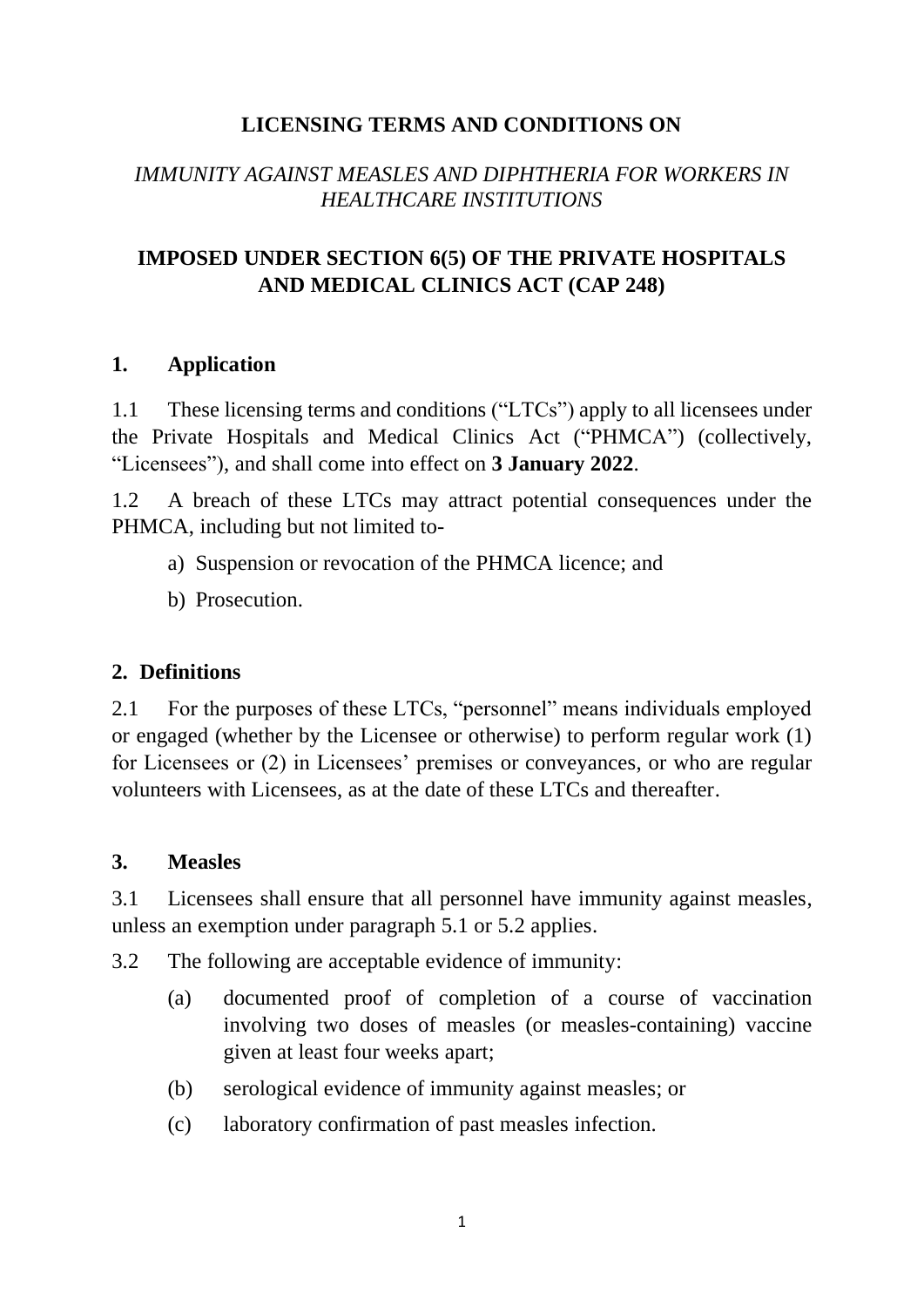## **4. Diphtheria**

4.1 Licensees shall ensure that all personnel have immunity against diphtheria, unless an exemption under paragraph 5.1 or 5.2 applies.

4.2 Acceptable evidence of immunity is documented proof of vaccination with tetanus toxoid, reduced diphtheria toxoid and acellular pertussis ("Tdap") or tetanus and diphtheria toxoids ("Td") which (1) reflects vaccination on or after 3 January 2012, and (2) is not Expired. For the purpose of this Clause 4.2 and Clause 6.1(b), documented proof of vaccination with Tdap or Td is Expired after 10 years from the date of vaccination with a dose of Tdap or Td.

# **5. Exemptions**

5.1 Licensees are exempted from the requirements stipulated in paragraphs 3.1 to 3.2 and 4.1 to 4.2 above in respect of the following categories of personnel:

- (a) Personnel whose work does not involve direct interaction with patients **and** who do not work within any premises or conveyance of a healthcare institution which provides services that involve direct interaction with patients;
- (b) Personnel who have documented proof that they are certified to be permanently medically unfit for vaccination (for measles and diphtheria); and
- (c) Personnel who are employed or engaged (by Licensees or otherwise) for carrying out of work that is performed, or who volunteer, on a one-off basis.
- 5.2 Licensees are also:
	- (a) Exempted from the requirements stipulated in paragraphs 3.1 to 3.2 above in respect of personnel who are certified to be permanently medically unfit for measles vaccination;
	- (b) Exempted from the requirements stipulated in paragraphs 3.1 to 3.2 above in respect of personnel who are (1) Singapore Citizens or Permanent Residents and (2) born in Singapore before 1 January 1975; and
	- (c) Exempted from the requirements stipulated in paragraphs 4.1 to 4.2 above in respect of personnel who are certified to be permanently medically unfit for diphtheria vaccination.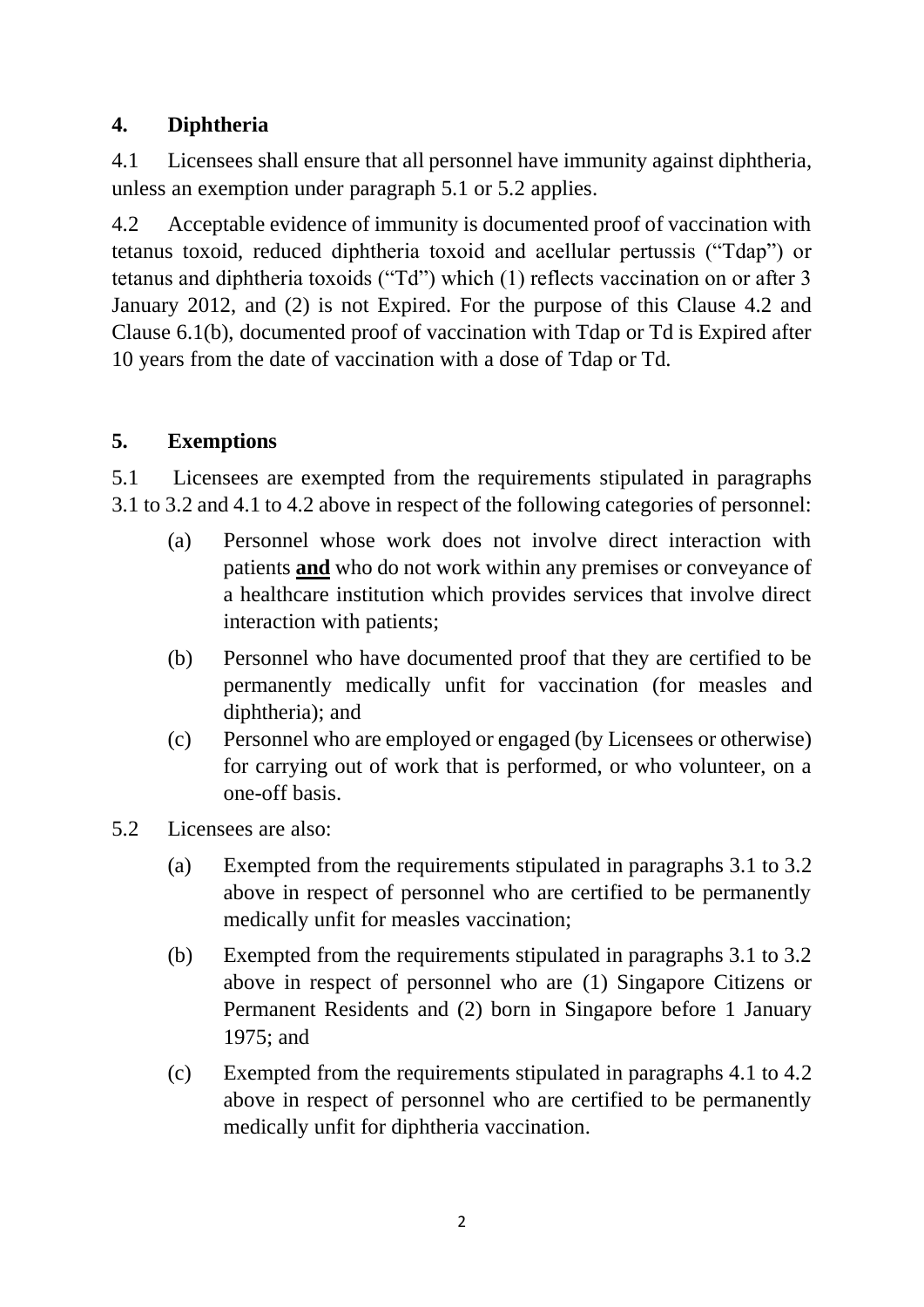5.3 Should there be a change in circumstances such that the Licensees no longer qualify for any of the exemptions outlined in paragraphs 5.1 and/or 5.2, the Licensees shall ensure that they comply with paragraphs 3.1 to 3.2 and/or 4.1 to 4.2 as may become applicable.

## **6. Record Keeping**

6.1 In paragraph 6.2, "Relevant Records" means the following records of personnel to whom paragraphs 3.1 to 3.2 and 4.1 to 4.2 of these LTCs apply:

- (a) For Measles:
	- i. documented proof of vaccination with a measles or measlescontaining vaccine (i.e. completion of a course of vaccination involving two doses given at least four weeks apart);
	- ii. serological evidence of immunity against measles; or
	- iii. laboratory confirmation of past measles infection.
- (b) For Diphtheria:
	- i. documented proof of vaccination with one dose of Tdap or Td which (1) reflects vaccination on or after 3 January 2012, and (2) is not Expired.
- 6.2 The Licensee shall:
	- (a) In respect of personnel who are employed or directly engaged by the Licensee, or directly volunteer with the Licensee, obtain and maintain Relevant Records up till 30 days after the cessation of the employment or engagement of such personnel by the Licensee or the cessation of the personnel's volunteering with the Licensee.
	- (b) In respect of all other personnel who do not fall within the scope of paragraph 6.2(a), ensure that the Licensee maintains records of the arrangements made by the Licensee to ensure that such personnel have immunity.

6.3 Any exemptions granted in accordance with paragraphs 5.1 and 5.2 shall be documented by the Licensees, for audit purposes. The records of exemption shall include the reason for exemption, and supporting documents where available (e.g. doctor's memos that personnel are permanently medically unfit for vaccination). The Licensee shall maintain such records of exemptions up till 30 days after (1) the cessation of the employment or engagement of such personnel